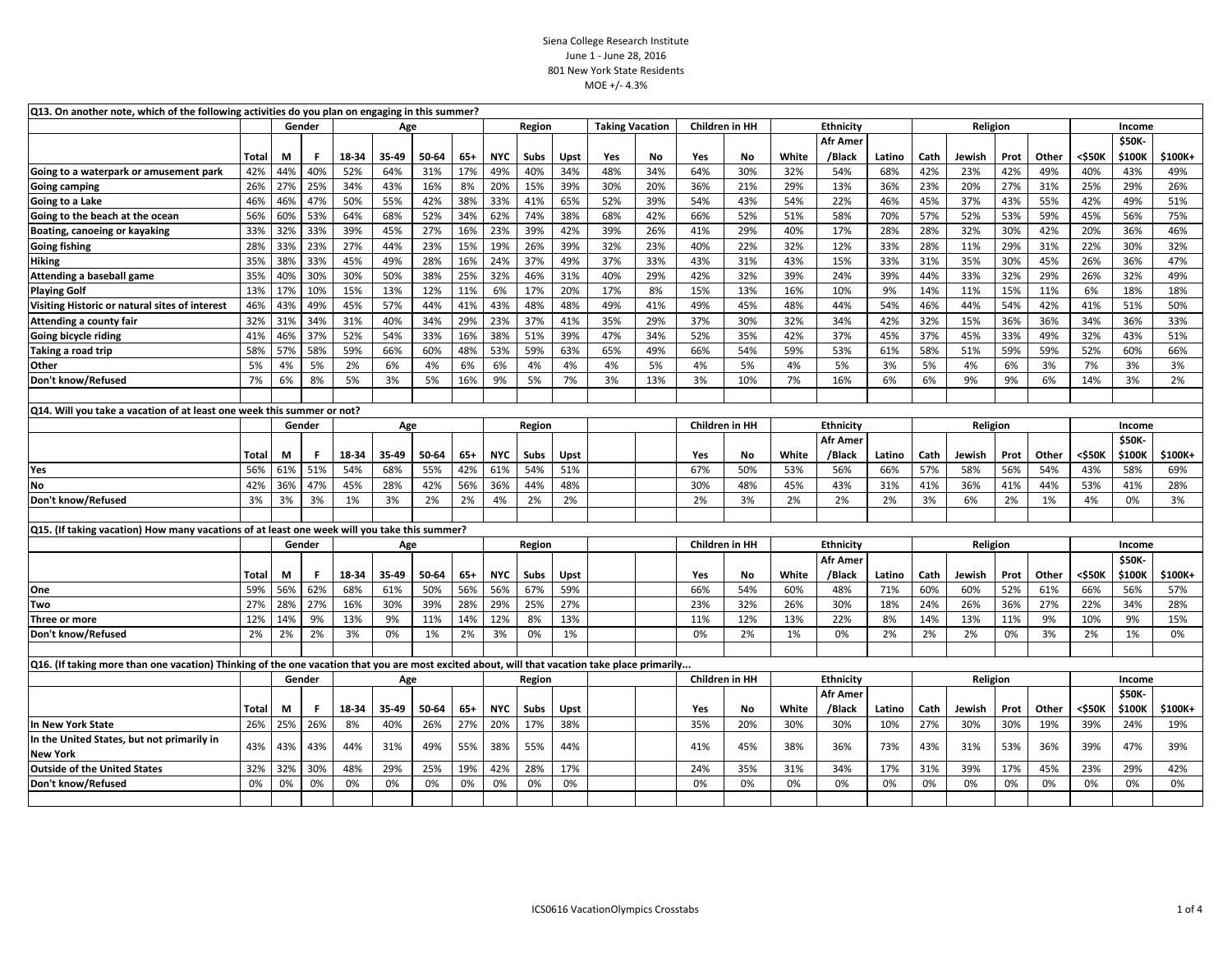## Siena College Research Institute June 1 - June 28, 2016 801 New York State Residents MOE +/- 4.3%

| Q17. (If taking one vacation) Will that vacation take place primarily                                                                                                               |               |     |        |       |        |       |        |                        |        |                       |                        |           |                  |                       |                  |                           |          |          |          |      |        |        |                         |         |
|-------------------------------------------------------------------------------------------------------------------------------------------------------------------------------------|---------------|-----|--------|-------|--------|-------|--------|------------------------|--------|-----------------------|------------------------|-----------|------------------|-----------------------|------------------|---------------------------|----------|----------|----------|------|--------|--------|-------------------------|---------|
|                                                                                                                                                                                     | Gender<br>Age |     |        |       |        |       | Region |                        |        | <b>Children in HH</b> |                        |           | <b>Ethnicity</b> |                       |                  |                           | Religion |          | Income   |      |        |        |                         |         |
|                                                                                                                                                                                     | Total         | М   | F      | 18-34 | 35-49  | 50-64 | 65+    | <b>NYC</b>             | Subs   | Upst                  |                        |           | Yes              | No                    | White            | <b>Afr Amer</b><br>/Black | Latino   | Cath     | Jewish   | Prot | Other  | <\$50K | <b>\$50K-</b><br>\$100K | \$100K+ |
| In New York State                                                                                                                                                                   | 23%           | 18% | 28%    | 22%   | 17%    | 32%   | 24%    | 22%                    | 13%    | 32%                   |                        |           | 25%              | 21%                   | 30%              | 12%                       | 22%      | 20%      | 47%      | 20%  | 21%    | 20%    | 22%                     | 20%     |
| In the United States, but not primarily in<br><b>New York</b>                                                                                                                       | 55%           | 57% | 53%    | 56%   | 56%    | 55%   | 54%    | 52%                    | 62%    | 53%                   |                        |           | 50%              | 59%                   | 52%              | 73%                       | 50%      | 49%      | 42%      | 67%  | 55%    | 65%    | 56%                     | 54%     |
| <b>Outside of the United States</b>                                                                                                                                                 | 21%           | 23% | 19%    | 20%   | 28%    | 13%   | 22%    | 24%                    | 23%    | 14%                   |                        |           | 23%              | 20%                   | 18%              | 15%                       | 25%      | 28%      | 11%      | 11%  | 24%    | 15%    | 23%                     | 24%     |
| Don't know/Refused                                                                                                                                                                  | 2%            | 3%  | 1%     | 2%    | 0%     | 0%    | 0%     | 2%                     | 2%     | 1%                    |                        |           | 3%               | 1%                    | 1%               | 0%                        | 3%       | 3%       | 0%       | 2%   | 0%     | 0%     | 0%                      | 2%      |
|                                                                                                                                                                                     |               |     |        |       |        |       |        |                        |        |                       |                        |           |                  |                       |                  |                           |          |          |          |      |        |        |                         |         |
| Q18. And finally, the Olympics will be held this summer in Rio de Janeiro, Brazil in August. To what degree do you think you will follow the Olympics this summer?                  |               |     |        |       |        |       |        |                        |        |                       |                        |           |                  |                       |                  |                           |          |          |          |      |        |        |                         |         |
|                                                                                                                                                                                     | Gender<br>Age |     |        |       | Region |       |        | <b>Taking Vacation</b> |        | <b>Children in HH</b> |                        | Ethnicity |                  |                       |                  | Religion                  |          | Income   |          |      |        |        |                         |         |
|                                                                                                                                                                                     |               |     |        |       |        |       |        |                        |        |                       |                        |           |                  |                       |                  | <b>Afr Amer</b>           |          |          |          |      |        |        | \$50K-                  |         |
|                                                                                                                                                                                     | Total         | M   | F      | 18-34 | 35-49  | 50-64 | $65+$  | <b>NYC</b>             | Subs   | Upst                  | Yes                    | No.       | Yes              | <b>No</b>             | White            | /Black                    | Latino   | Cath     | Jewish   | Prot | Other  | <\$50K | \$100K                  | \$100K+ |
| A great deal                                                                                                                                                                        | 19%           | 21% | 17%    | 17%   | 22%    | 19%   | 19%    | 21%                    | 21%    | 15%                   | 21%                    | 17%       | 20%              | 18%                   | 17%              | 19%                       | 21%      | 22%      | 11%      | 21%  | 17%    | 18%    | 16%                     | 24%     |
| Some but not a great deal                                                                                                                                                           | 37%           | 38% | 37%    | 33%   | 41%    | 40%   | 40%    | 33%                    | 41%    | 40%                   | 38%                    | 35%       | 38%              | 37%                   | 40%              | 32%                       | 30%      | 40%      | 33%      | 40%  | 36%    | 30%    | 44%                     | 42%     |
| Not very much                                                                                                                                                                       | 24%           | 23% | 24%    | 25%   | 20%    | 23%   | 26%    | 23%                    | 21%    | 26%                   | 24%                    | 24%       | 22%              | 24%                   | 24%              | 23%                       | 23%      | 23%      | 29%      | 23%  | 22%    | 29%    | 21%                     | 19%     |
| Not at all                                                                                                                                                                          | 19%           | 17% | 22%    | 25%   | 17%    | 18%   | 14%    | 22%                    | 17%    | 18%                   | 17%                    | 23%       | 20%              | 19%                   | 18%              | 25%                       | 24%      | 16%      | 26%      | 17%  | 23%    | 22%    | 18%                     | 15%     |
| Don't know/Refused                                                                                                                                                                  | 1%            | 1%  | 1%     | 1%    | 0%     | 1%    | 1%     | 1%                     | 1%     | 1%                    | 1%                     | 1%        | 0%               | 1%                    | 1%               | 1%                        | 2%       | 0%       | 1%       | 0%   | 1%     | 1%     | 1%                      | 0%      |
|                                                                                                                                                                                     |               |     |        |       |        |       |        |                        |        |                       |                        |           |                  |                       |                  |                           |          |          |          |      |        |        |                         |         |
| Q19. How confident are you that the Olympics in Brazil this summer will get underway without a hitch? Are you very confident, somewhat confident, not very or not at all confident? |               |     |        |       |        |       |        |                        |        |                       |                        |           |                  |                       |                  |                           |          |          |          |      |        |        |                         |         |
|                                                                                                                                                                                     |               |     | Gender |       | Age    |       |        |                        | Region |                       | <b>Taking Vacation</b> |           |                  | <b>Children in HH</b> | <b>Ethnicity</b> |                           |          | Religion |          |      |        | Income |                         |         |
|                                                                                                                                                                                     | Total         | М   | F      | 18-34 | 35-49  | 50-64 | $65+$  | <b>NYC</b>             | Subs   | Upst                  | Yes                    | No.       | Yes              | <b>No</b>             | White            | <b>Afr Amer</b><br>/Black | Latino   | Cath     | Jewish   | Prot | Other  | <\$50K | \$50K-<br>\$100K        | \$100K+ |
| <b>Very confident</b>                                                                                                                                                               | 13%           | 16% | 11%    | 18%   | 13%    | 14%   | 9%     | 16%                    | 15%    | 9%                    | 15%                    | 12%       | 14%              | 13%                   | 10%              | 23%                       | 19%      | 13%      | 18%      | 12%  | 13%    | 16%    | 11%                     | 14%     |
| Somewhat confident                                                                                                                                                                  | 39%           | 40% | 39%    | 39%   | 43%    | 38%   | 38%    | 40%                    | 36%    | 41%                   | 37%                    | 42%       | 42%              | 39%                   | 37%              | 40%                       | 43%      | 39%      | 32%      | 46%  | 37%    | 44%    | 43%                     | 37%     |
| Not very confident                                                                                                                                                                  | 27%           | 25% | 27%    | 22%   | 26%    | 31%   | 30%    | 23%                    | 27%    | 30%                   | 29%                    | 24%       | 20%              | 30%                   | 32%              | 15%                       | 24%      | 29%      | 25%      | 28%  | 23%    | 20%    | 30%                     | 29%     |
| Not at all confident                                                                                                                                                                | 12%           | 13% | 11%    | 11%   | 12%    | 11%   | 16%    | 12%                    | 15%    | 11%                   | 12%                    | 12%       | 13%              | 12%                   | 12%              | 14%                       | 9%       | 14%      | 8%       | 10%  | 15%    | 11%    | 11%                     | 16%     |
| Don't know/refused                                                                                                                                                                  | 9%            | 5%  | 12%    | 9%    | 7%     | 6%    | 7%     | 9%                     | 6%     | 10%                   | 7%                     | 10%       | 10%              | 7%                    | 9%               | 8%                        | 5%       | 5%       | 17%      | 5%   | 11%    | 10%    | 6%                      | 4%      |
|                                                                                                                                                                                     |               |     |        |       |        |       |        |                        |        |                       |                        |           |                  |                       |                  |                           |          |          |          |      |        |        |                         |         |
| Q20. If money were no object, would you travel to Brazil to see the Olympics or not?                                                                                                |               |     |        |       |        |       |        |                        |        |                       |                        |           |                  |                       |                  |                           |          |          |          |      |        |        |                         |         |
|                                                                                                                                                                                     |               |     | Gender |       | Age    |       |        |                        | Region |                       | <b>Taking Vacation</b> |           |                  | <b>Children in HH</b> |                  | Ethnicity                 |          |          | Religion |      | Income |        |                         |         |
|                                                                                                                                                                                     |               |     |        |       |        |       |        |                        |        |                       |                        |           |                  |                       |                  | <b>Afr Amer</b>           |          |          |          |      |        |        | \$50K-                  |         |
|                                                                                                                                                                                     | Total         | М   | -F     | 18-34 | 35-49  | 50-64 | $65+$  | <b>NYC</b>             | Subs   | Upst                  | Yes                    | No.       | Yes              | No                    | White            | /Black                    | Latino   | Cath     | Jewish   | Prot | Other  | <\$50K | \$100K                  | \$100K+ |
| Yes, I would travel                                                                                                                                                                 | 31%           | 34% | 28%    | 52%   | 41%    | 15%   | 7%     | 38%                    | 29%    | 22%                   | 35%                    | 26%       | 38%              | 27%                   | 20%              | 44%                       | 50%      | 29%      | 17%      | 32%  | 36%    | 36%    | 32%                     | 27%     |
| No, I would NOT travel                                                                                                                                                              | 68%           | 65% | 71%    | 48%   | 56%    | 85%   | 92%    | 60%                    | 71%    | 77%                   | 64%                    | 74%       | 60%              | 73%                   | 80%              | 55%                       | 48%      | 69%      | 83%      | 68%  | 64%    | 62%    | 68%                     | 73%     |
| Don't know/Refused                                                                                                                                                                  | 1%            | 1%  | 1%     | 0%    | 2%     | 0%    | 1%     | 2%                     | 0%     | 0%                    | 1%                     | 0%        | 2%               | 0%                    | 1%               | 0%                        | 2%       | 2%       | 0%       | 0%   | 1%     | 2%     | 0%                      | 0%      |
|                                                                                                                                                                                     |               |     |        |       |        |       |        |                        |        |                       |                        |           |                  |                       |                  |                           |          |          |          |      |        |        |                         |         |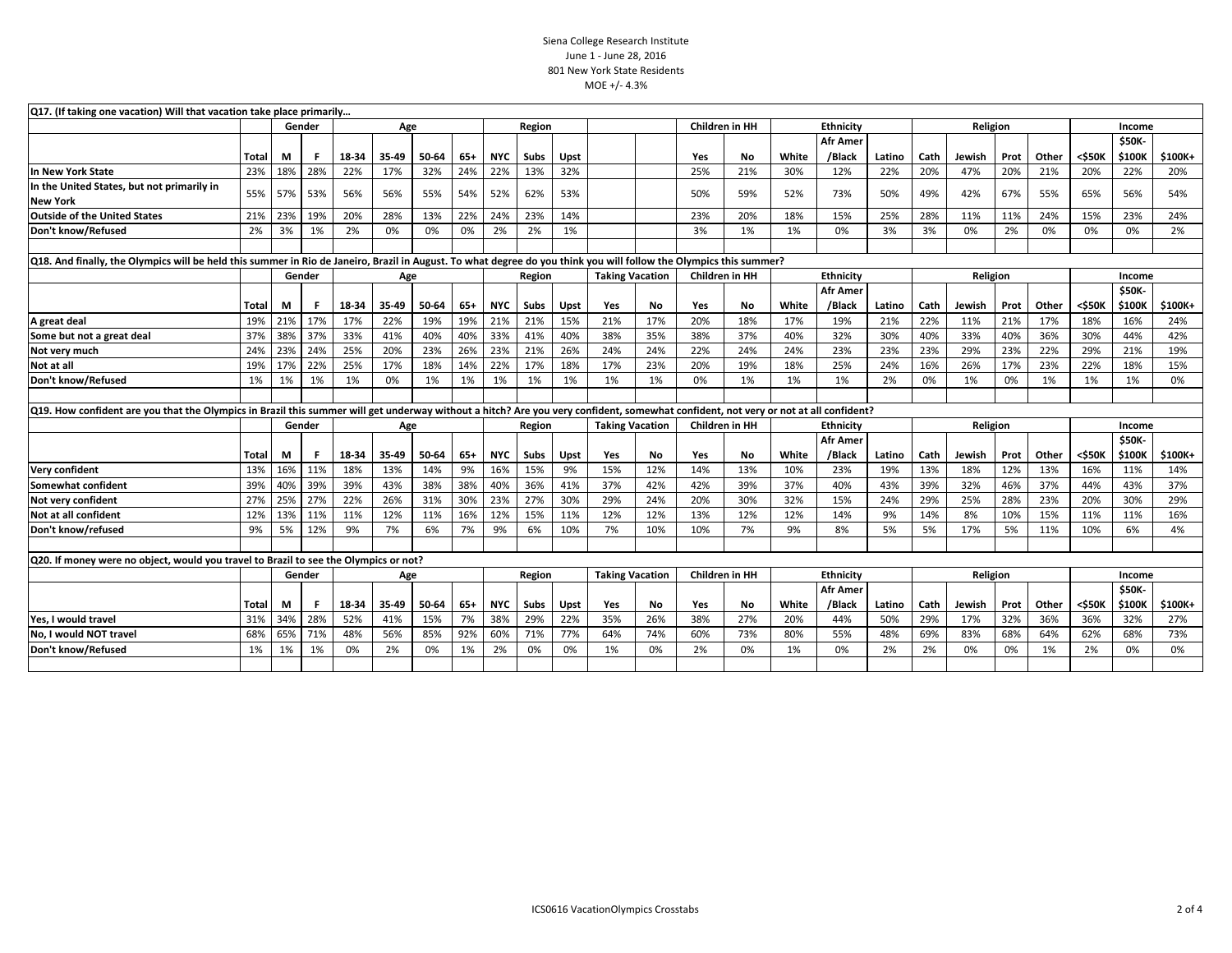## Siena College Research Institute June 1 - June 28, 2016 801 New York State Residents MOE +/- 4.3%

| Q21. What single event that is part of the Summer Olympics are you most looking forward to seeing this summer? |               |     |     |       |       |       |                                  |            |      |      |     |     |                |                  |       |                 |        |          |        |        |       |        |        |         |
|----------------------------------------------------------------------------------------------------------------|---------------|-----|-----|-------|-------|-------|----------------------------------|------------|------|------|-----|-----|----------------|------------------|-------|-----------------|--------|----------|--------|--------|-------|--------|--------|---------|
|                                                                                                                | Gender<br>Age |     |     |       |       |       | <b>Taking Vacation</b><br>Region |            |      |      |     |     | Children in HH | <b>Ethnicity</b> |       |                 |        | Religion |        | Income |       |        |        |         |
|                                                                                                                |               |     |     |       |       |       |                                  |            |      |      |     |     |                |                  |       | <b>Afr Amer</b> |        |          |        |        |       |        | \$50K- |         |
|                                                                                                                | Total         | М   | F.  | 18-34 | 35-49 | 50-64 | $65+$                            | <b>NYC</b> | Subs | Upst | Yes | No  | Yes            | No               | White | /Black          | Latino | Cath     | Jewish | Prot   | Other | <\$50K | \$100K | \$100K+ |
| Archery                                                                                                        | 1%            | 1%  | 1%  | 1%    | 1%    | 1%    | 0%                               | 1%         | 0%   | 1%   | 1%  | 2%  | 1%             | 1%               | 1%    | 0%              | 2%     | 1%       | 0%     | 1%     | 2%    | 2%     | 1%     | 0%      |
| <b>Badminton</b>                                                                                               | 0%            | 0%  | 0%  | 0%    | 0%    | 0%    | 0%                               | 0%         | 0%   | 0%   | 0%  | 0%  | 0%             | 0%               | 0%    | 0%              | 0%     | 0%       | 0%     | 0%     | 0%    | 0%     | 0%     | 0%      |
| <b>Basketball</b>                                                                                              | 6%            | 9%  | 3%  | 8%    | 6%    | 6%    | 3%                               | 8%         | 3%   | 4%   | 4%  | 7%  | 8%             | 4%               | 3%    | 14%             | 8%     | 6%       | 7%     | 6%     | 5%    | 9%     | 5%     | 3%      |
| <b>Boxing</b>                                                                                                  | 2%            | 3%  | 2%  | 1%    | 5%    | 2%    | 2%                               | 2%         | 2%   | 2%   | 3%  | 1%  | 3%             | 2%               | 1%    | 1%              | 9%     | 2%       | 0%     | 2%     | 4%    | 2%     | 4%     | 2%      |
| Canoe/Kayak                                                                                                    | 0%            | 0%  | 1%  | 0%    | 1%    | 0%    | 1%                               | 0%         | 0%   | 1%   | 1%  | 0%  | 1%             | 0%               | 1%    | 0%              | 0%     | 0%       | 0%     | 2%     | 0%    | 0%     | 1%     | 0%      |
| Cycling (track, road, mountain, BMX)                                                                           | 1%            | 2%  | 1%  | 1%    | 0%    | 4%    | 1%                               | 1%         | 2%   | 2%   | 1%  | 2%  | 1%             | 2%               | 1%    | 4%              | 0%     | 0%       | 1%     | 3%     | 1%    | 0%     | 3%     | 1%      |
| <b>Diving</b>                                                                                                  | 2%            | 1%  | 2%  | 1%    | 3%    | 1%    | 3%                               | 1%         | 4%   | 1%   | 2%  | 1%  | 2%             | 1%               | 3%    | 0%              | 0%     | 2%       | 3%     | 1%     | 1%    | 2%     | 1%     | 2%      |
| Equestrian (dressage, jumping, and                                                                             | 1%            | 1%  | 1%  | 1%    | 1%    | 1%    | 1%                               | 0%         | 0%   | 2%   | 1%  | 1%  | 1%             | 1%               | 2%    | 0%              | 0%     | 1%       | 1%     | 0%     | 2%    | 1%     | 0%     | 2%      |
| eventing)                                                                                                      |               |     |     |       |       |       |                                  |            |      |      |     |     |                |                  |       |                 |        |          |        |        |       |        |        |         |
| Fencing                                                                                                        | 1%            | 0%  | 1%  | 2%    | 0%    | 0%    | 0%                               | 1%         | 1%   | 0%   | 1%  | 0%  | 0%             | 1%               | 0%    | 1%              | 2%     | 0%       | 3%     | 0%     | 1%    | 1%     | 0%     | 1%      |
| <b>Field Hockey</b>                                                                                            | 0%            | 0%  | 0%  | 0%    | 0%    | 0%    | 0%                               | 0%         | 0%   | 0%   | 0%  | 0%  | 0%             | 0%               | 0%    | 0%              | 0%     | 0%       | 0%     | 0%     | 0%    | 0%     | 0%     | 0%      |
| Golf                                                                                                           | 1%            | 2%  | 0%  | 0%    | 1%    | 2%    | 1%                               | 0%         | 2%   | 1%   | 1%  | 1%  | 1%             | 1%               | 2%    | 1%              | 0%     | 1%       | 0%     | 2%     | 1%    | 0%     | 1%     | 1%      |
| <b>Gymnastics</b>                                                                                              | 12%           | 4%  | 19% | 13%   | 9%    | 15%   | 10%                              | 13%        | 8%   | 12%  | 14% | 10% | 12%            | 12%              | 12%   | 17%             | 9%     | 15%      | 17%    | 13%    | 7%    | 12%    | 14%    | 10%     |
| Handball                                                                                                       | 0%            | 0%  | 0%  | 0%    | 0%    | 0%    | 0%                               | 0%         | 0%   | 0%   | 0%  | 0%  | 0%             | 0%               | 0%    | 0%              | 0%     | 0%       | 0%     | 0%     | 0%    | 0%     | 0%     | 0%      |
| Judo                                                                                                           | 0%            | 0%  | 0%  | 0%    | 0%    | 0%    | 0%                               | 0%         | 0%   | 0%   | 0%  | 0%  | 0%             | 0%               | 0%    | 0%              | 0%     | 0%       | 0%     | 0%     | 0%    | 0%     | 0%     | 0%      |
| Pentathlon                                                                                                     | 0%            | 1%  | 0%  | 1%    | 0%    | 0%    | 0%                               | 0%         | 0%   | 1%   | 1%  | 0%  | 0%             | 1%               | 0%    | 0%              | 2%     | 1%       | 0%     | 0%     | 0%    | 0%     | 0%     | 0%      |
| Rowing                                                                                                         | 1%            | 2%  | 0%  | 2%    | 0%    | 0%    | 1%                               | 0%         | 3%   | 0%   | 1%  | 1%  | 0%             | 1%               | 1%    | 0%              | 1%     | 0%       | 0%     | 0%     | 2%    | 0%     | 1%     | 2%      |
| Rugby                                                                                                          | 0%            | 0%  | 0%  | 0%    | 0%    | 0%    | 0%                               | 0%         | 0%   | 0%   | 0%  | 0%  | 0%             | 0%               | 0%    | 0%              | 0%     | 0%       | 0%     | 0%     | 0%    | 0%     | 0%     | 0%      |
| <b>Sailing</b>                                                                                                 | 0%            | 0%  | 0%  | 0%    | 0%    | 0%    | 0%                               | 0%         | 1%   | 0%   | 0%  | 0%  | 0%             | 0%               | 0%    | 0%              | 0%     | 0%       | 0%     | 0%     | 0%    | 0%     | 0%     | 1%      |
| Shooting                                                                                                       | 1%            | 1%  | 1%  | 1%    | 1%    | 0%    | 0%                               | 0%         | 0%   | 2%   | 0%  | 1%  | 1%             | 1%               | 1%    | 0%              | 0%     | 1%       | 0%     | 0%     | 1%    | 0%     | 1%     | 2%      |
| Soccer                                                                                                         | 7%            | 12% | 3%  | 10%   | 5%    | 8%    | 3%                               | 8%         | 6%   | 6%   | 8%  | 6%  | 7%             | 7%               | 5%    | 3%              | 13%    | 5%       | 2%     | 9%     | 9%    | 10%    | 6%     | 6%      |
| Swimming                                                                                                       | 15%           | 10% | 18% | 11%   | 17%   | 14%   | 19%                              | 13%        | 19%  | 14%  | 14% | 16% | 12%            | 16%              | 17%   | 5%              | 16%    | 16%      | 11%    | 15%    | 13%   | 14%    | 14%    | 19%     |
| <b>Synchronized Swimming</b>                                                                                   | 1%            | 1%  | 0%  | 0%    | 1%    | 1%    | 1%                               | 1%         | 0%   | 1%   | 0%  | 1%  | 1%             | 1%               | 1%    | 0%              | 0%     | 1%       | 0%     | 0%     | 0%    | 1%     | 1%     | 1%      |
| <b>Table Tennis</b>                                                                                            | 0%            | 0%  | 0%  | 0%    | 0%    | 0%    | 0%                               | 0%         | 0%   | 0%   | 0%  | 0%  | 0%             | 0%               | 0%    | 1%              | 0%     | 0%       | 0%     | 0%     | 0%    | 0%     | 0%     | 0%      |
| Taekwondo                                                                                                      | 0%            | 0%  | 0%  | 1%    | 0%    | 0%    | 0%                               | 0%         | 0%   | 0%   | 0%  | 0%  | 0%             | 0%               | 0%    | 0%              | 0%     | 0%       | 0%     | 0%     | 0%    | 0%     | 0%     | 0%      |
| Tennis                                                                                                         | 1%            | 1%  | 1%  | 1%    | 0%    | 1%    | 2%                               | 1%         | 1%   | 1%   | 1%  | 1%  | 0%             | 1%               | 1%    | 1%              | 0%     | 0%       | 3%     | 1%     | 1%    | 1%     | 0%     | 1%      |
| <b>Track and Field</b>                                                                                         | 17%           | 21% | 13% | 15%   | 23%   | 16%   | 14%                              | 16%        | 20%  | 15%  | 19% | 14% | 22%            | 14%              | 15%   | 30%             | 9%     | 19%      | 6%     | 18%    | 16%   | 14%    | 16%    | 23%     |
| Triathlon                                                                                                      | 0%            | 1%  | 0%  | 0%    | 0%    | 2%    | 0%                               | 0%         | 1%   | 0%   | 0%  | 0%  | 1%             | 0%               | 0%    | 1%              | 0%     | 0%       | 0%     | 1%     | 0%    | 0%     | 0%     | 1%      |
| Volleyball (beach/indoor)                                                                                      | 1%            | 1%  | 1%  | 1%    | 3%    | 1%    | 1%                               | 1%         | 1%   | 1%   | 2%  | 0%  | 2%             | 1%               | 1%    | 2%              | 2%     | 1%       | 0%     | 3%     | 1%    | 0%     | 3%     | 1%      |
| <b>Water Polo</b>                                                                                              | 1%            | 1%  | 0%  | 2%    | 1%    | 1%    | 0%                               | 1%         | 0%   | 1%   | 1%  | 1%  | 1%             | 1%               | 1%    | 0%              | 2%     | 2%       | 0%     | 0%     | 1%    | 0%     | 1%     | 2%      |
| Weightlifing                                                                                                   | 0%            | 0%  | 0%  | 0%    | 0%    | 1%    | 0%                               | 0%         | 1%   | 0%   | 0%  | 0%  | 0%             | 0%               | 0%    | 0%              | 0%     | 0%       | 0%     | 0%     | 0%    | 0%     | 0%     | 0%      |
| Wrestling                                                                                                      | 1%            | 3%  | 0%  | 2%    | 2%    | 1%    | 0%                               | 3%         | 0%   | 1%   | 2%  | 1%  | 1%             | 2%               | 1%    | 0%              | 3%     | 1%       | 3%     | 0%     | 3%    | 1%     | 1%     | 2%      |
| Other                                                                                                          | 3%            | 3%  | 4%  | 4%    | 3%    | 3%    | 5%                               | 3%         | 6%   | 3%   | 4%  | 3%  | 2%             | 4%               | 3%    | 0%              | 7%     | 2%       | 9%     | 4%     | 2%    | 5%     | 2%     | 3%      |
| I will not watch any events                                                                                    | 15%           | 12% | 17% | 15%   | 9%    | 10%   | 20%                              | 14%        | 11%  | 17%  | 12% | 17% | 15%            | 14%              | 16%   | 17%             | 7%     | 13%      | 20%    | 12%    | 16%   | 14%    | 14%    | 11%     |
| Don't know/Refused                                                                                             | 9%            | 6%  | 11% | 9%    | 6%    | 9%    | 11%                              | 9%         | 8%   | 10%  | 7%  | 11% | 7%             | 10%              | 9%    | 4%              | 7%     | 8%       | 13%    | 7%     | 9%    | 12%    | 8%     | 2%      |